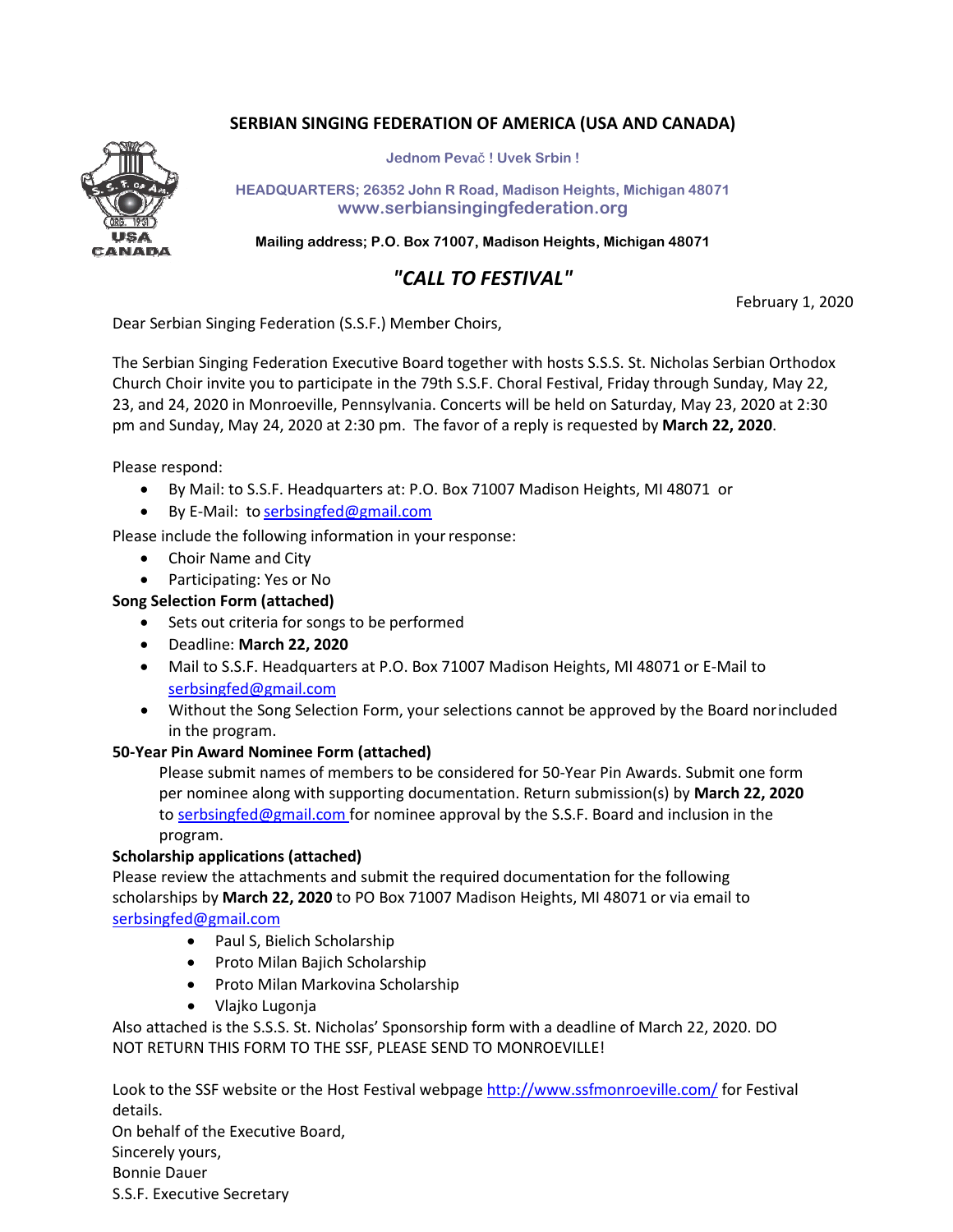

# **SERBIAN SINGING FEDERATION 2020 CHORAL FESTIVAL**

# **SONG SELECTION FORM**

Total Performance Time: 15 minutes per choir Accompaniment Allowance: Only 1 song

Song Selection: One song must be composed or arranged by a Serbian composer.

**Song Selections MUST be approved by the S.S.F. Executive Board.**

**If a Junior Choir is performing, both Senior and Junior Choirs have 20 minutes TOTAL performance time, not 15 minutes each.**

**Deadline for Song Selections: MARCH 22, 2020 (for selections to be included in Program)**

| <b>SELECTION #1:</b>                                                                                                                                                       |                                                                             |  |  |  |
|----------------------------------------------------------------------------------------------------------------------------------------------------------------------------|-----------------------------------------------------------------------------|--|--|--|
|                                                                                                                                                                            |                                                                             |  |  |  |
|                                                                                                                                                                            |                                                                             |  |  |  |
|                                                                                                                                                                            |                                                                             |  |  |  |
| Performance Time: __________________                                                                                                                                       | Accompaniment: Yes No (circle one)                                          |  |  |  |
| <b>SELECTION #2:</b>                                                                                                                                                       |                                                                             |  |  |  |
|                                                                                                                                                                            |                                                                             |  |  |  |
|                                                                                                                                                                            |                                                                             |  |  |  |
|                                                                                                                                                                            |                                                                             |  |  |  |
| Performance Time: ____________________                                                                                                                                     | Accompaniment: Yes No (circle one)                                          |  |  |  |
| <b>SELECTION #3:</b>                                                                                                                                                       |                                                                             |  |  |  |
|                                                                                                                                                                            |                                                                             |  |  |  |
|                                                                                                                                                                            |                                                                             |  |  |  |
|                                                                                                                                                                            |                                                                             |  |  |  |
|                                                                                                                                                                            | Performance Time: ___________________<br>Accompaniment: Yes No (circle one) |  |  |  |
| Serbian Singing Federation of USA and Canada<br>Mailing Address: P.O. Box 71007, Madison Heights, Michigan 48071<br>www.serbiansingingfederation.org serbsingfed@gmail.com |                                                                             |  |  |  |